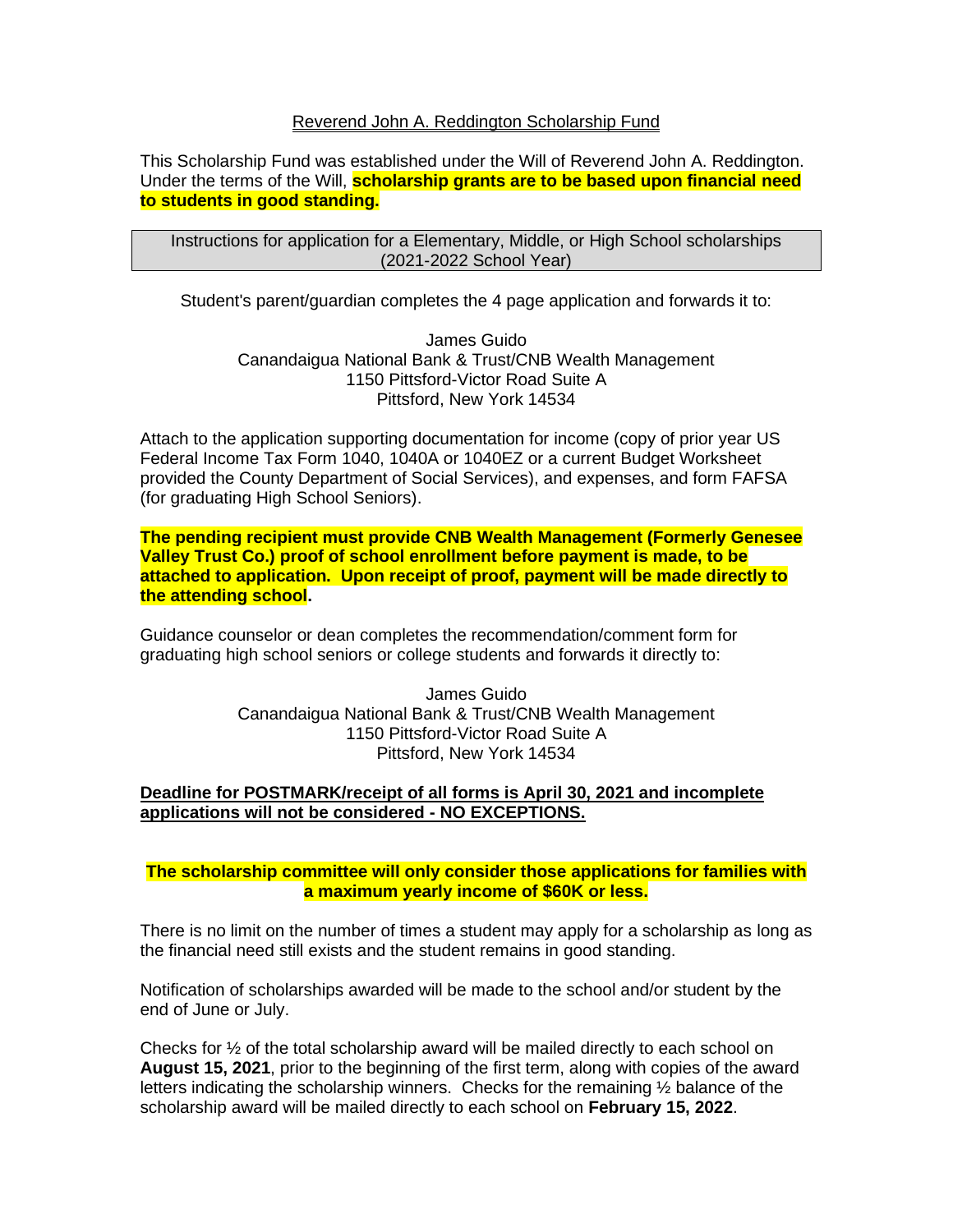## Application Reverend John A Reddington Scholarship

| <b>Student Applying for Assistance</b> |                   |                |             |                   |                   |
|----------------------------------------|-------------------|----------------|-------------|-------------------|-------------------|
| Last Name                              | <b>First Name</b> | Middle Initial | School Year | School            | Incoming<br>Grade |
|                                        |                   |                |             |                   |                   |
| Address:                               |                   | City           | State/Zip   | Social Security # | Date of Birth     |
|                                        |                   |                |             |                   |                   |

Any relationship to Father John A Reddington? No  $\Box$  Yes  $\Box$  If yes, please specify relationship \_\_\_\_\_\_\_\_\_\_\_\_\_\_\_

## Family Information

| Father                                                | Male Guardian Information |            |  |
|-------------------------------------------------------|---------------------------|------------|--|
| Last                                                  | First                     | Occupation |  |
|                                                       |                           |            |  |
| Address: # & Street                                   | City/State<br>Zip         | Home Phone |  |
| Place of Work                                         |                           | Work Phone |  |
| Marital Status (give full name of spouse if remarried |                           |            |  |
| <b>Relationship to Student</b>                        |                           |            |  |

## Mother / Female Guardian Information

| Last                                                  | First             | Occupation        |
|-------------------------------------------------------|-------------------|-------------------|
| Address: # & Street                                   | City/State<br>Zip | Home Phone        |
| Place of Work                                         |                   | <b>Work Phone</b> |
| Marital Status (give full name of spouse if remarried |                   |                   |
| <b>Relationship to Student</b>                        |                   |                   |

#### Dependents for Income Tax Purposes

| Name | Age | School Attending in Fall |
|------|-----|--------------------------|
|      |     |                          |
|      |     |                          |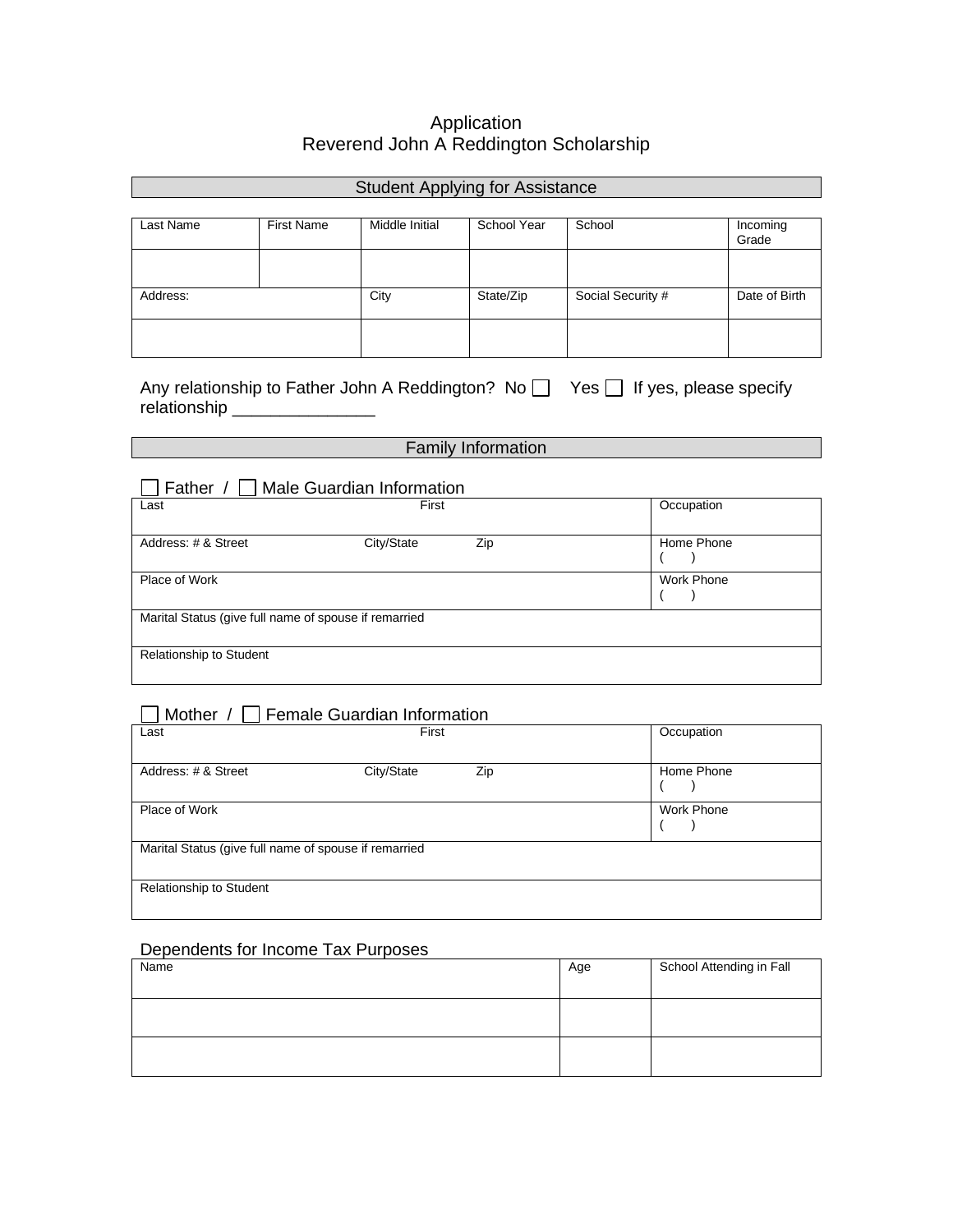## JOHN A REDDINGTON SCHOLARSHIP

| <u>the dependence and men ages comed famous adams on construction</u> |  |
|-----------------------------------------------------------------------|--|
|                                                                       |  |
|                                                                       |  |
|                                                                       |  |
|                                                                       |  |
|                                                                       |  |
|                                                                       |  |
|                                                                       |  |

#### Other dependents and their ages cont'd (attach additional sheet if needed)

## Tuition and Expense Information

| Tuition for upcoming school year     | \$ |
|--------------------------------------|----|
| Less scholarships & other assistance | \$ |
| Books (estimate)                     | \$ |
| Room & Board                         | \$ |
| Travel Expense (estimate)            | \$ |
|                                      |    |
| Total                                | \$ |

# Financial Information

Attach copy of prior year US Federal Income Tax Form 1040, 1040A or 1040EZ or a current Budget Worksheet provided the County Department of Social Services

| Family Gross Income for Prior Year (before deductions or taxes) |    |
|-----------------------------------------------------------------|----|
| Earned income for father/male guardian                          | \$ |
| Earned income for mother/female guardian                        | \$ |
| Earned income for applicant                                     | \$ |
|                                                                 |    |
| Other Non-Taxable Income                                        |    |
| <b>Worker's Comp</b>                                            |    |
| <b>Unemployment Benefits</b>                                    |    |
| <b>Disability Benefits</b>                                      |    |
| <b>Social Security</b>                                          | \$ |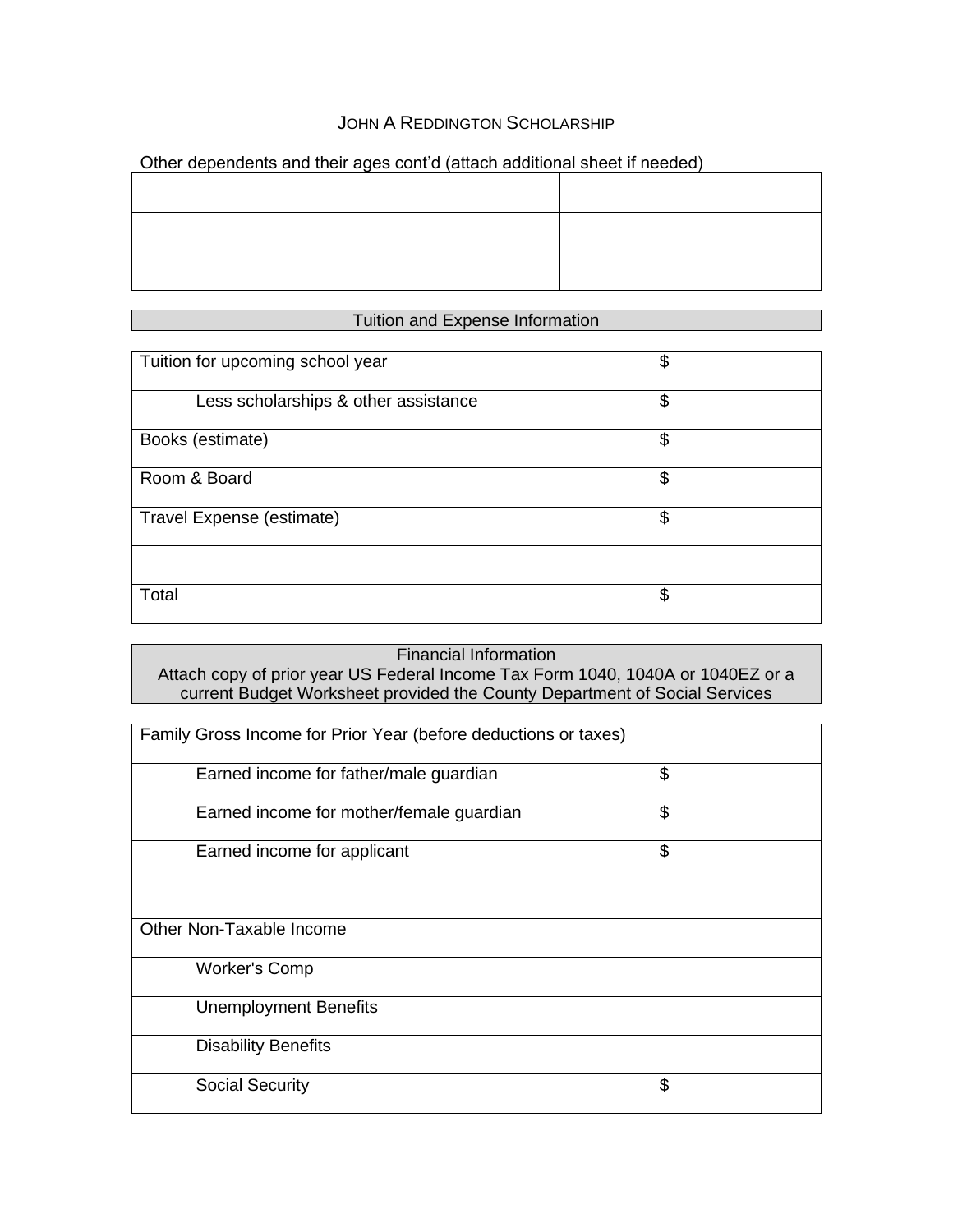# REVEREND JOHN A REDDINGTON SCHOLARSHIP

| Financial Information Cont'd               |                          |
|--------------------------------------------|--------------------------|
| Other Non-Taxable Income cont'd            |                          |
| <b>Child Support</b>                       | $\overline{\$}$          |
| Alimony                                    |                          |
| <b>Welfare ADV</b>                         | \$                       |
| <b>Rent Subsidy</b>                        | $\overline{\mathcal{S}}$ |
| Etc.                                       |                          |
|                                            |                          |
| <b>Other Sources of Tuition Assistance</b> |                          |
| Scholarships                               | \$                       |
| Gifts                                      | $\overline{\$}$          |
|                                            |                          |
| Total Income                               | \$                       |
|                                            |                          |
| <b>Other Liquid Assets</b>                 |                          |
| <b>Bank Accounts</b>                       | $\overline{\mathcal{S}}$ |
| <b>Stocks</b>                              | $\overline{\$}$          |
| <b>Bonds</b>                               | $\overline{\$}$          |
| Etc                                        | $\overline{\mathcal{S}}$ |
|                                            |                          |
| <b>Total Other Assets</b>                  | \$                       |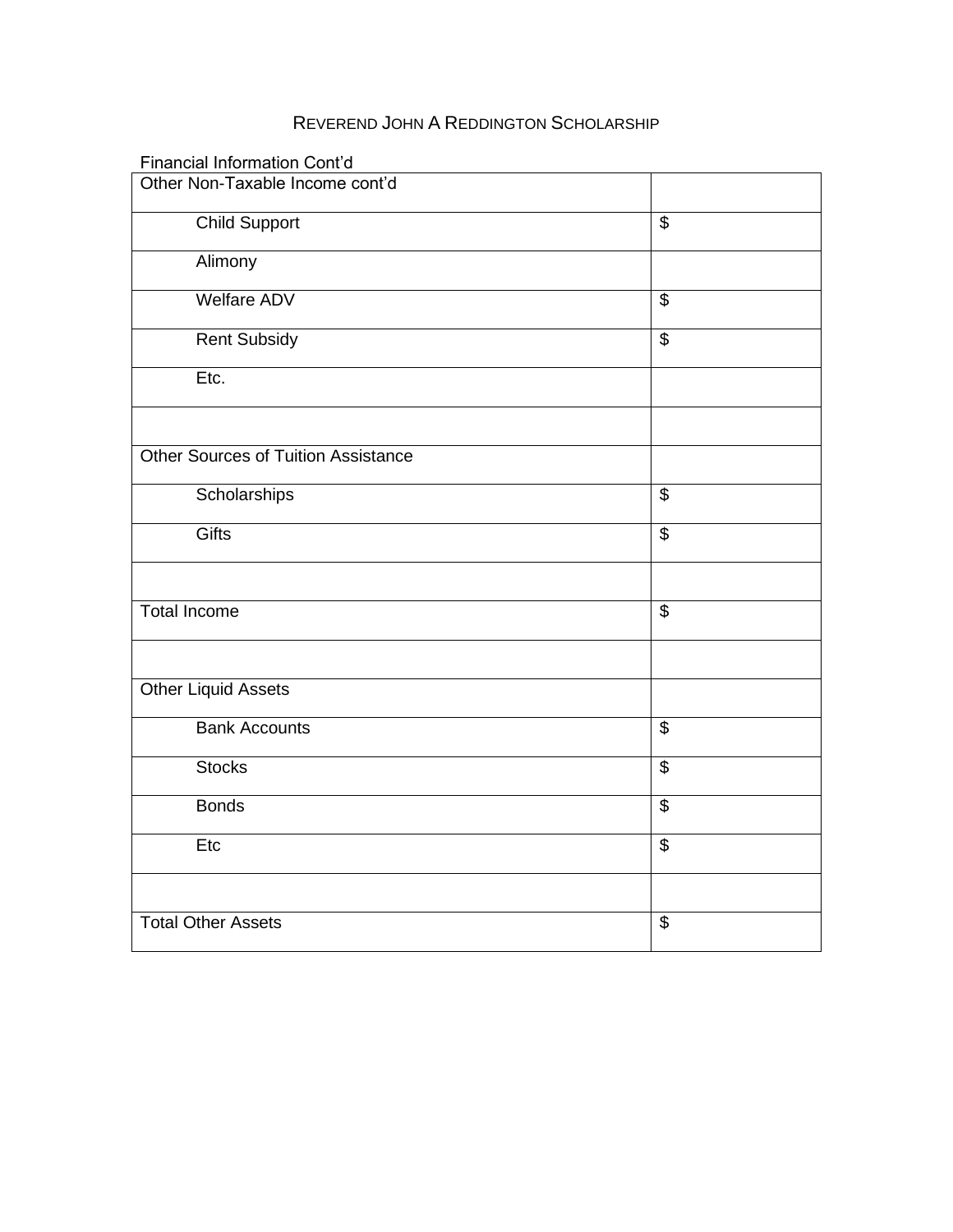## REVEREND JOHN A REDDINGTON SCHOLARSHIP

#### Family Medical/Dental Expenses Not Covered By Insurance Please supply supporting documentation

| List and describe | Do you anticipate the same level of expenses |
|-------------------|----------------------------------------------|
|                   | for the up coming year                       |
|                   |                                              |
|                   | Yes or No If no please give estimate         |
|                   |                                              |
|                   |                                              |
|                   |                                              |
|                   |                                              |
|                   |                                              |
|                   |                                              |
|                   |                                              |
|                   |                                              |
|                   |                                              |
|                   |                                              |
|                   |                                              |
|                   |                                              |
|                   |                                              |
|                   |                                              |
|                   |                                              |

#### Special or Unusual Circumstances for Consideration List and describe

I declare that the information on this form is, to the best of my knowledge, correct and complete. I agree, if necessary, to send additional information to support statements on the form.

\_\_\_\_\_\_\_\_\_\_\_\_\_\_\_\_\_\_\_\_\_\_\_\_\_\_\_\_\_\_\_\_\_ \_\_\_\_\_\_\_\_\_\_\_\_\_\_\_\_\_\_\_\_\_\_\_\_\_\_\_\_\_\_\_\_

Male Head of Household Signature Female Head of Household Signature